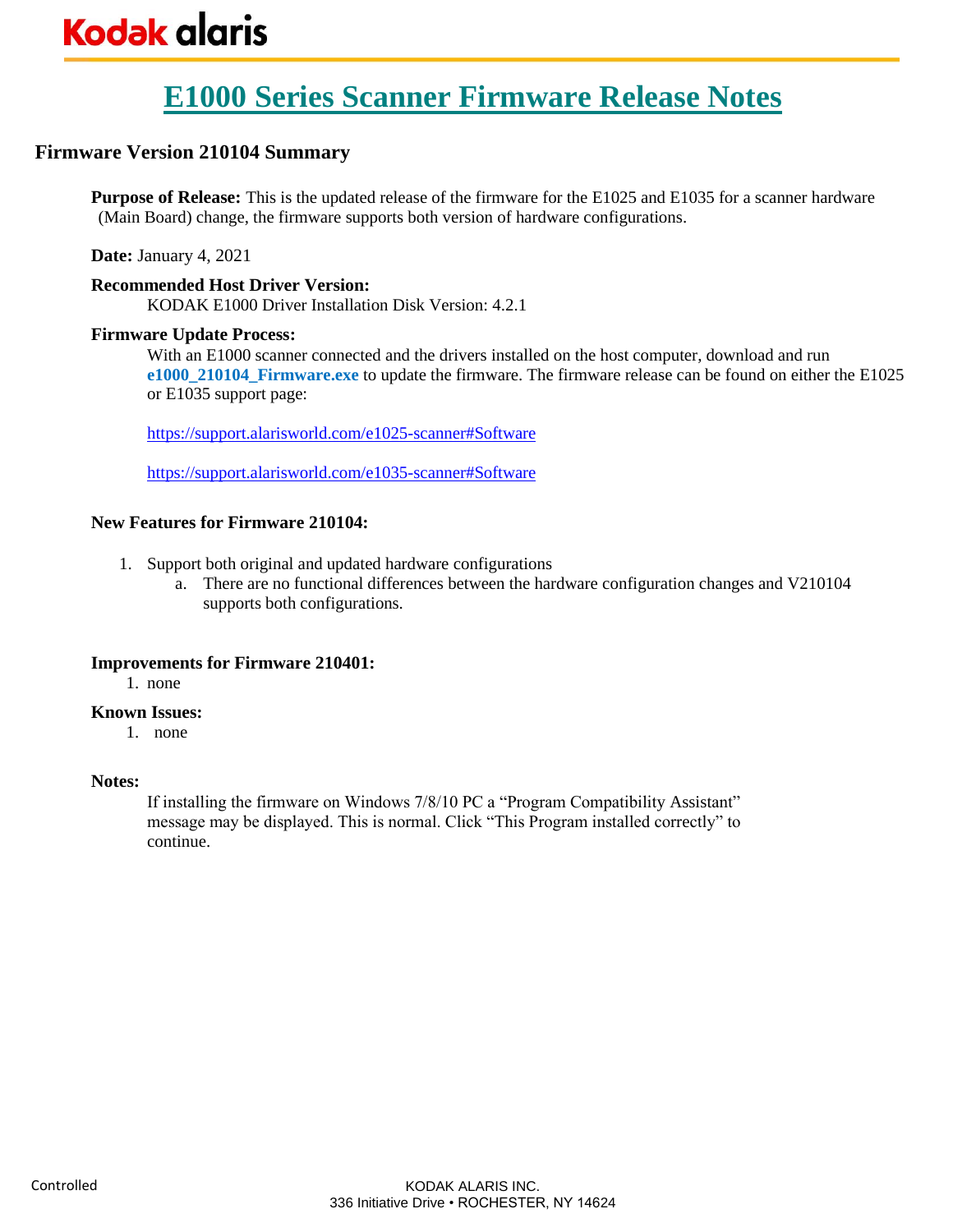# **E1000 Series Scanner Firmware Release Notes**

## **Firmware Version 200501 Summary**

**Purpose of Release:** This is the updated release of the firmware for the E1025 and E1035 to change the Branding from Alaris to Kodak.

**Date:** May 1, 2020

#### **Recommended Host Driver Version:**

KODAK E1000 Driver Installation Disk Version: 3.3

#### **Firmware Update Process:**

With an E1000 scanner connected and the drivers installed on the host computer, run **e1000\_200501\_Firmware.exe** to update the firmware.

#### **New Features for Firmware 200501:**

- 1. Updates for Branding change from Alaris to Kodak
	- a. USB Product descriptor changed to KODAK E10X5 scanners

#### **Improvements for Firmware 200502:**

1. none

#### **Known Issues:**

1. none

#### **Notes:**

If installing the firmware on Windows 7/8/10 PC a "Program Compatibility Assistant" message may be displayed. This is normal. Click "This Program installed correctly" to continue.